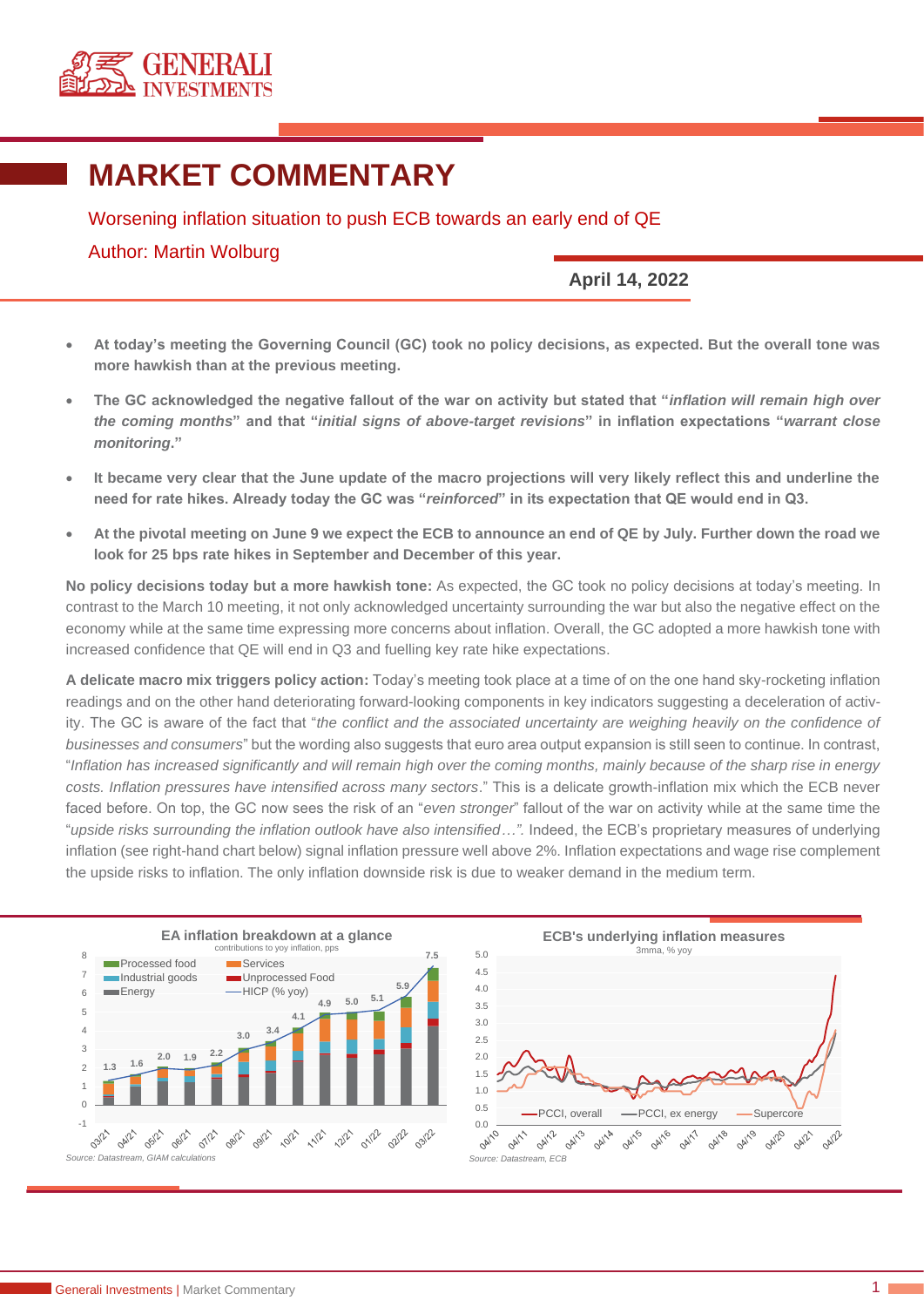**Risks of de-anchoring inflation expectations now acknowledged:** Over the past weeks inflation expectations have continued to trend upwards. To put it into perspective, it is worth recalling that before the GFC (in July 2008) 5Y5Y expectations averaged even 2.7%, above the current 2.4% average of April. However, 5Y market expectations were at 2.7% vs 3.5% now and the Survey of Professional Forecaster (SPF) reading was 1.9%. The update of the SPF will be out tomorrow (Apr. 15), and we see a good chance that the 2.0% reading may be exceeded for the first time. The upshot is that inflation expectations might be on the verge of de-anchoring. Against this backdrop it did not surprise us that the GC stated: "*While various measures of longer-term inflation expectations derived from financial markets and from expert surveys largely stand at around two per cent, initial signs of above-target revisions in those measures warrant close monitoring*." It thereby clearly stepped up its language versus the previous meeting. In the press conference President Lagarde commented that the ECB was therefore "*particularly attentive to wages*". While wage growth was still muted (negotiated wages up by 1.6% yoy as of late) she warned that the longer the period of high inflation lasts the higher the risk of second-round effects.



**Faster policy normalization but with a seatbelt:** President Lagarde left no doubt that the ECB has no other choice than adjust its monetary policy to the worsened inflation environment. Yet, it also became clear the policymakers are not only aware of the downside risks to activity but also of the risk of increasing fragmentation, something the GC wants to avoid. So far government bond spread widening remained contained. But the GC stated not only as usually that it stands ready to adjust all its instruments but added the possibility of "*incorporating flexibility if warranted*". In the Q&A session Lagarde emphasized the need for flexibility, that the ECB constantly tries to improve its toolbox and that this could happen quite fast if needed. That said, she denied that the ECB was creating a new instrument. We think that she wanted at this stage send a signal to markets that the widening of government bond spreads will be observed. Indirectly these comments should support speculations that the ECB might deviate from capital key buying in the case of reinvestments more lastingly. However, in our view such an instrument could also raise legal issues and would need to properly discriminate between pure fragmentation and other factors without eliminating the discipling effect of the market. Still the overall message is that the ECB will embark on policy normalisation with a seatbelt.

**End of QE in July and first rate hike in September our base case:** At today's meeting no policy decisions were taken, as expected. Lagarde emphasized – as in the previous meeting – optionality and gradualism. Still the GC was "*reinforced*" in its expectation that QE would end in the third quarter. In the press conference Lagarde even talked of a "*very high probability to end QE*". In our view, at the June 9 meeting the ECB macro projections will take account for the considerably worsened inflation outlook and an end of QE by July is likely to be announced. That said, the GC will likely want to wait until September before embarking on a first 25 bps rate hike, followed by another one in December. Our key reason for this somewhat reluctant stance is that we see a good chance that the combination of very high inflation and fallout from the war will bring activity temporarily close to a halt. But with these factors losing importance and wage growth likely increasing we look for first action by September only. That said, if for instance inflation expectations were to de-anchor, the ECB might be forced into even earlier action. According to rumours, some ECB policymakers also see a July rate hike still feasible.